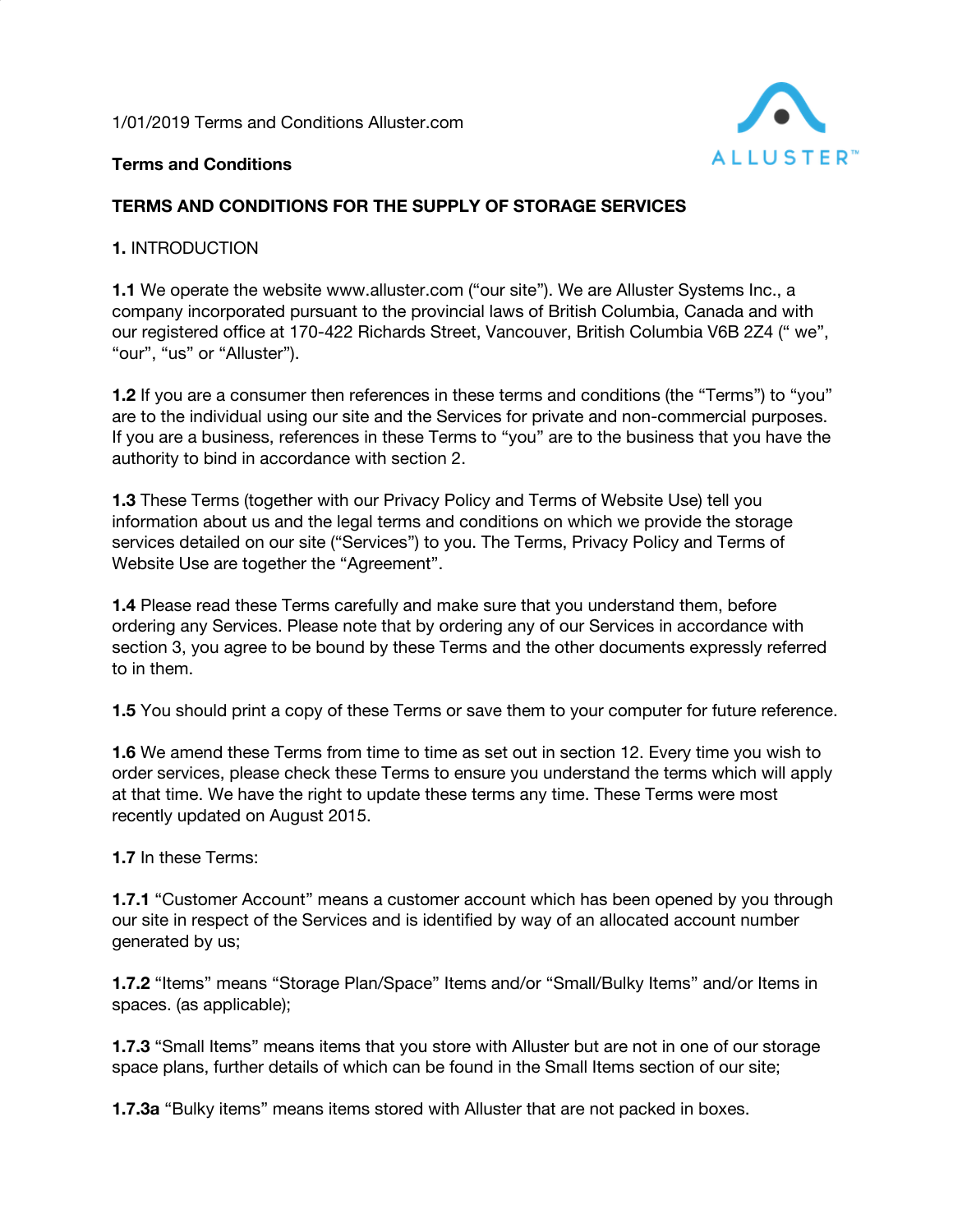**1.7.4** "Return Request" means a request by you for us to return the Items to you from our storage facility in accordance with section 3.1.9;

**1.7.5** "Storage Space/Plan Items" means the items that you store in Storage Space/plans;

**1.7.6** "Storage Space/plan/s)" means Alluster storage Spaces;

**1.7.7** "Tax" means general sales tax, provincial sales tax or harmonized sales tax, as applicable;

**1.7.8** a "person" includes a natural person, corporate or unincorporated body (whether or not having separate legal personality);

**1.7.9** a reference to a party includes its successors or permitted assigns;

**1.7.10** a reference to a statute or statutory provision is a reference to such statute or statutory provision as amended or re-enacted. A reference to a statute or statutory provision includes any subordinate legislation made under that statute or statutory provision, as amended or re-enacted;

**1.7.11** any phrase introduced by the terms including, include, in particular or any similar expression, shall be construed as illustrative and shall not limit the sense of the words preceding those terms; and

**1.7.12** a reference to in writing or written includes e-mails.

**2.** IF YOU ARE A BUSINESS CUSTOMER

This section 2 only applies if you are a business.

**2.1** If you are not a consumer, you confirm that you have authority to bind any business on whose behalf you use the Services under an Order.

**2.2** The Agreement constitutes the entire agreement between you and us and supersedes and extinguishes all previous agreements, promises, assurances, warranties, representations and understandings between you and us, whether written or oral, relating to its subject matter.

**2.3** You acknowledge that in entering into the Agreement you do not rely on any statement, representation, assurance or warranty (whether made innocently or negligently) that is not set out in the Agreement. You and we agree that neither party shall have any claim for innocent or negligent misrepresentation based on any statement in the Agreement.

**2.4** Nothing in this section shall exclude liability for either party's fraudulent misrepresentation.

### **3.** THE ORDER PROCESS

**3.1** The Services shall be performed in accordance with the process set out in this section 3.1: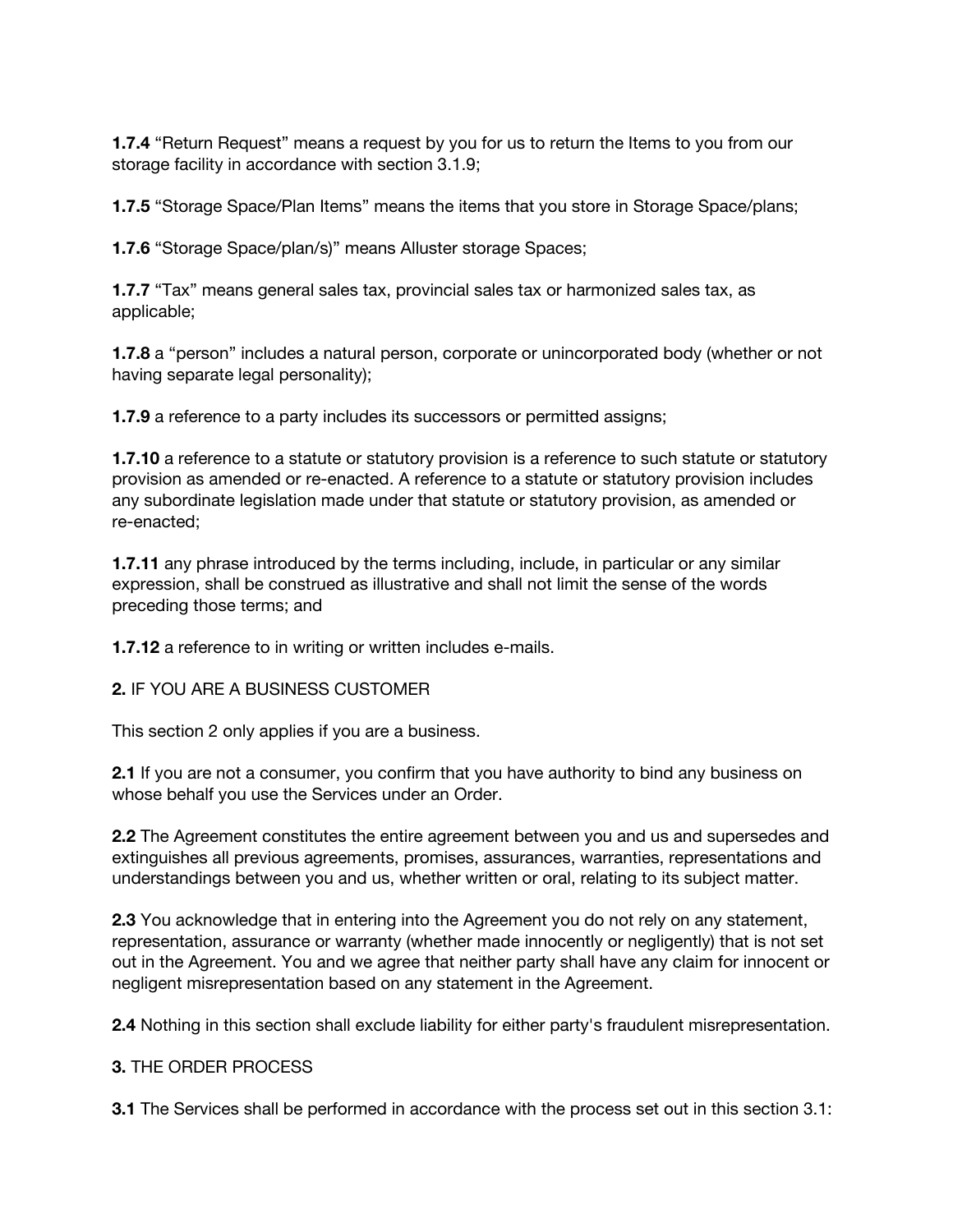### **3.1.1** You shall open a Customer Account;

**3.1.2** You shall select a password as part of the registration process to open your Customer Account. You must use all reasonable steps to keep your password confidential, and must inform us if you suspect or discover that your password has become known to someone else;

**3.1.3** You shall use your Customer Account to place an Order for the Services in accordance with the process outlined on our site (an " Enquiry");

**3.1.4** We will confirm our acceptance of your Enquiry by sending you an email confirming the information you included in your Enquiry (at which point your Enquiry will become an "Order"). This Agreement together with the Order will become legally binding on you and us when we send you the email confirmation and each Order shall incorporate the Terms and shall be a new and separate contract between you and us. However, to the extent that your Enquiry includes Bulky Items, this Agreement and such Enquiry will only become an Order and legally binding in relation to such Bulky Items once the delivery driver has agreed to accept your Bulky Items and such Bulky Items have been loaded onto the delivery vehicle;

**3.1.5** Subject to section 4, we shall deliver the Storage Service set out in the Order at the specified time and to the address specified in the Order;

**3.1.6** You shall pack the Storage Items, each in accordance with sections 4.8.4, 4.8.5 and 4.8.6 below;

**3.1.7** We shall collect the Storage containing the Stored Bin Items, as well as any Bulky Items (subject to our approval, and for which an additional charge may be applicable due to size or otherwise, please see sections 5.8, 8.5 and Annex A for details), at the time and from the address specified in the Order, and we shall store them for you. If, except through our own fault, we have to return to your specified address to complete the collection, further charges may apply pursuant to Annex A;

**3.1.8** If no one is available at your address when we come to collect the Storage Items and/or any Bulky Items, we will leave you a note telling you of this. Please contact us (https://www.alluster.com/contact) to rearrange collection. We reserve the right to refuse to re-collect more than once if an initial recollection fails through no fault of our own;

**3.1.9** We will store your Items until such time as you submit a Return Request through your Customer Account via our site.

**3.1.10** Subject to sections 3.1.9 and 4, following receipt of a Return Request, we shall return the Items at the time and to the address specified in such Return Request; and

### **3.1.11** if:

a. You have elected an immediate collection of the empty Storage Bins, within 22 minutes of the Storage Bins containing Items being returned to you, you will remove all Items and return the empty Storage Bins (If applicable) to the delivery driver. If you require more time: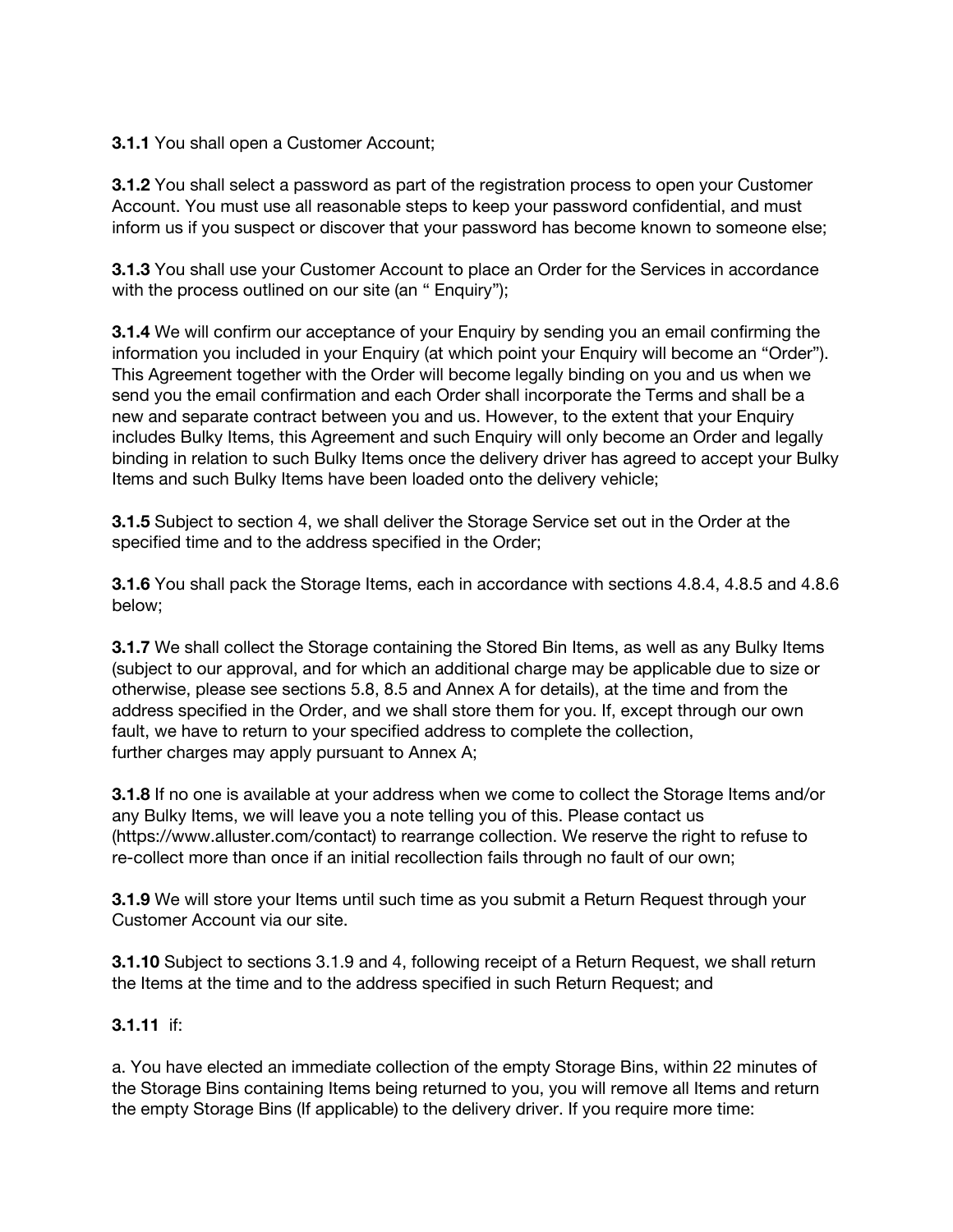b. You have elected a collection for a later date of the empty Storage Bins, you must remove all Items from the Storage Bins and arrange for the Storage Bins to be collected on the date specified in your Return Request, which shall be no later than two weeks from the date of your Return Request. A fee will be applied referenced in Annex A.

## 4. COLLECTION, DELIVERY AND RETURN OF STORAGE AND ANY ITEMS

**4.1** We will not deliver or return Storage Spaces and/or Items to an address which is not within one of the delivery areas specified on our site as updated from time to time, unless we agree to do so in writing.

**4.2** If you are a consumer, we will only deliver or collect Storage Spaces and/or Items from or to your private residential address. If you are a business, we will only deliver or collect Storage and/or Items from or to your office/business address. Deliveries or returns to any other address are subject to our express written approval.

**4.3** If your delivery address has an elevator, we will deliver or collect Storage and/or Items from or to any level serviced by such elevator, provided that the Storage and/or Items are capable of being transported in such elevator. If your delivery address does not have an elevator, or that elevator does not service the level from or to which the Storage and/or Items are to be delivered or collected, we will deliver or collect Storage and/or Items from or to any level up to and including the second floor above ground level and down to and including the fourth level below ground level of your delivery address. We may deliver to levels either higher than the second level above ground level or lower than the second level below ground level at our discretion and with our written approval, in which case the additional charges at Annex A may apply.

**4.4** Times given for delivery, collection or return are estimates only and we shall not be liable for any delay in delivery, collection or return.

**4.5** Any return request obtained by us in respect of return of the Items shall be conclusive as to time and place of return of the Items. 4.8 You shall be responsible for:

**4.5.1** ensuring that we and/or our contractors have such access (including free parking facilities) as may be reasonably required to carry out the Services;

**4.5.2** ensuring that either you or your authorized representative (as specified in the Order) are present during the delivery, collection and return of the Storage and/or Items;

**4.5.3** providing us with your up-to-date contact details in your Customer Account;

**4.5.4** ensuring that the Storage Items are securely and safely packed, and the Bulky Items are securely and safely protected, so as not to cause any damage or injury to:

- a. the Items;
- b. the Storage;
- c. our property, employees, agents or contractors; and/or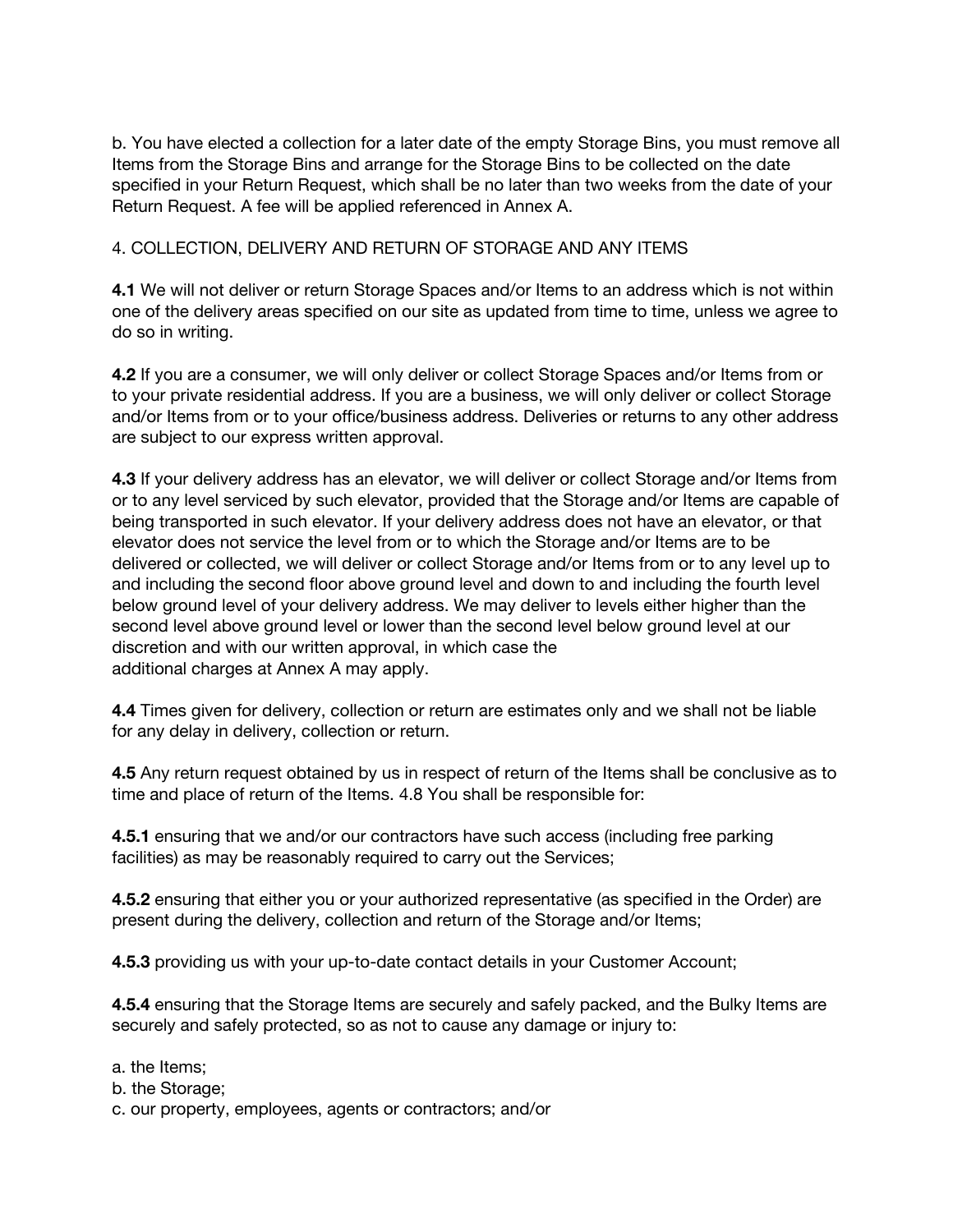d. any other items, property or person;

**4.5.5** ensuring that all Storage Boxes lids can be shut once packed. The delivery or collection driver may refuse to accept a Storage Box that does not shut and/or require you to purchase further Storage Boxes; and

**4.5.6** ensuring that all Storage Boxes are correctly sealed upon delivery, in accordance with the instructions provided with such tamper-proof seals, and you may incur further charges pursuant to Annex A for failing to comply with your responsibilities under this section 4.8.

**4.6** Other than Bulky Items, all items that you wish us to store must be packed by you, and we shall not accept any type of open container for such items. If an exception is made it must be approved for storage by Alluster and pricing for such is at Alluster's discretion.

**4.7** Packed Storage and Bulky Items must not exceed a maximum weight limit of 40 lbs. We shall refuse to accept any Storage or Bulky Items that exceed such weight limit.

**4.8** If your Order contains Bulky Items, you are responsible for packing your items appropriately and we are not responsible for any damage due to inappropriate packing.

**4.9** Where you do not comply with the requirements of section 3.1.11 above (timeframe for removal of your Items from a Storage Bin (if applicable)), you will incur an additional charge for any Storage Bins (If applicable) that you have retained, as detailed in Annex A. If such Storage Bins are not returned to us within six days of the date specified in your Return Request, they will then become your property, and no further attempts will be made to collect them.

### **5.** THE ITEMS

**5.1** You shall ensure that, throughout the term of this Agreement, the Items are and shall remain your property, or that you have the permission and authority of the person who owns the Items to use the Services in relation to the Items.

**5.2** You shall ensure that all taxes and duties have been paid on the Items and you shall reimburse us against all duties and taxes that we may be required to pay in respect of the Items.

**5.3** You shall be responsible for any breach of Canadian and/or U.S. Customs' regulations relating to the Items and you shall be responsible to us for any losses we suffer relating to any actions, proceedings, costs, claims and demands arising out of any breach, non-observance or non- performance of this section.

**5.4** We reserve the right to refuse to collect, store or deliver any Items in our sole and absolute discretion if we believe that: a. the Items (or the packing thereof) do not conform with the requirements of this Agreement; or

b. the safety or security of any person or property would be put at risk by doing so.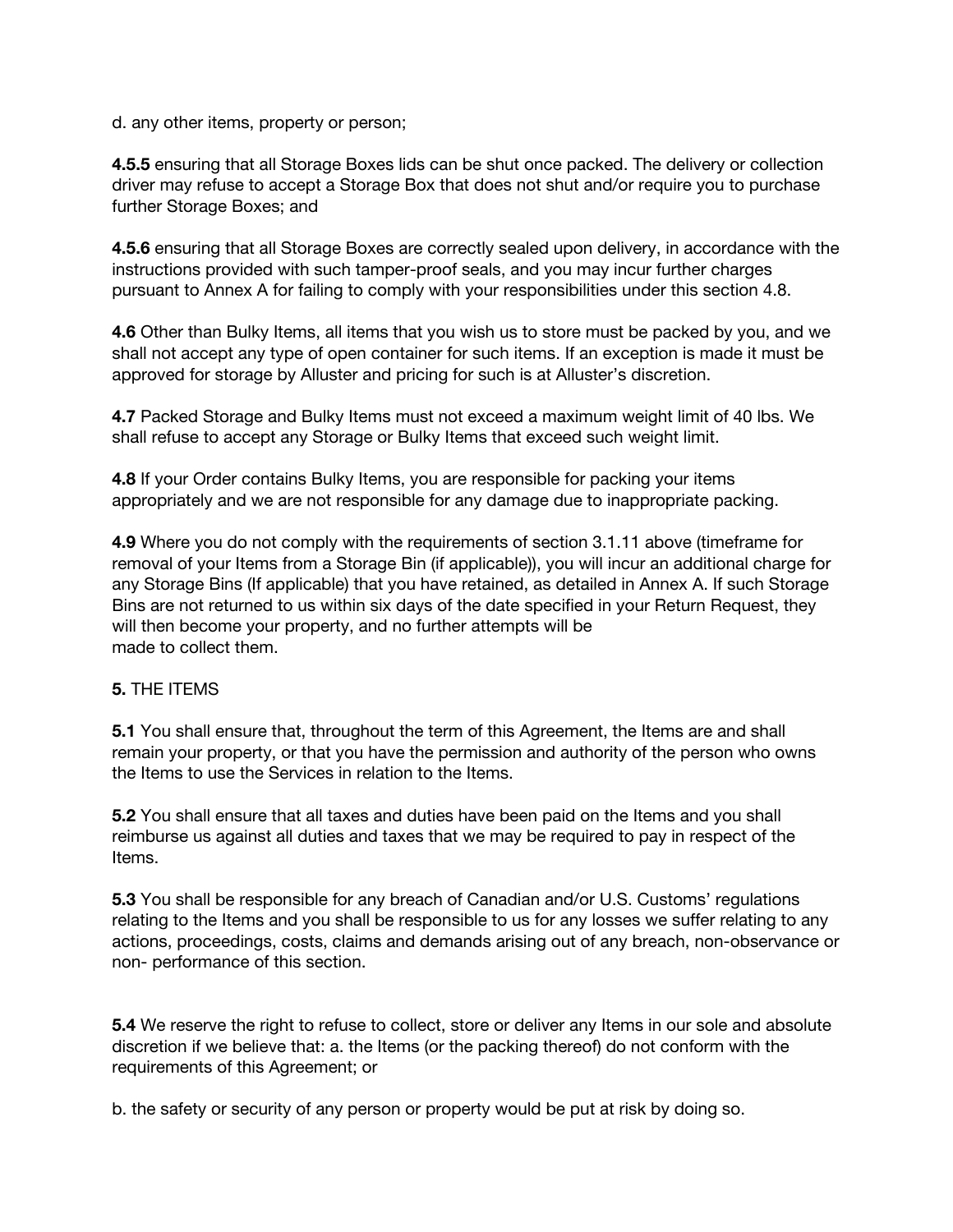**5.5** The Items must not include any of the following:

**5.5.1** any item with a value of over C\$200 (unless you are willing to accept all liability for such item to the extent that its value exceeds C\$200);

**5.5.2** antiques;

**5.5.3** electronics and televisions (unless you assume all risk of any damages);

**5.5.4** fine art or fine wine;

**5.5.5** items containing or made of glass;

**5.5.6** items made from fibreboard (i.e. Ikea furniture)

**5.5.7** food or perishable items;

**5.5.8** any living creature;

**5.5.9** weapons, arms or ammunition;

**5.5.10** any item which emits fumes, smell or odour;

**5.5.11** bullion (gold-silver), jewellery, currency, ivory, precious metals or stones;

**5.5.12** illegal substances or items illegally obtained (including any drugs);

**5.5.13** combustible or flammable materials, liquids or compressed gases, diesel, petrol, oil, gas, artificial Fertilizer or cleaning solvents;

**5.5.14** chemicals, radioactive materials or biological agents, toxic waste, asbestos or other materials of a dangerous nature;

**5.5.15** any other toxic, flammable or hazardous items;

**5.5.16** dangerous goods as defined in the Transportation of Dangerous Goods Act (Canada); or

**5.5.17** any other items, the possession, transport or storage of which contravene in any way the laws of Canada or any other applicable regulations.

**5.6** We or any of our contractors may open any Storages Spaces and their contents at any time if:

**5.6.1** we reasonably believe that they contain any of the items listed at section 5.5;

**5.6.2** we are required to do so by any law, court order or competent authority, including the police or fire services;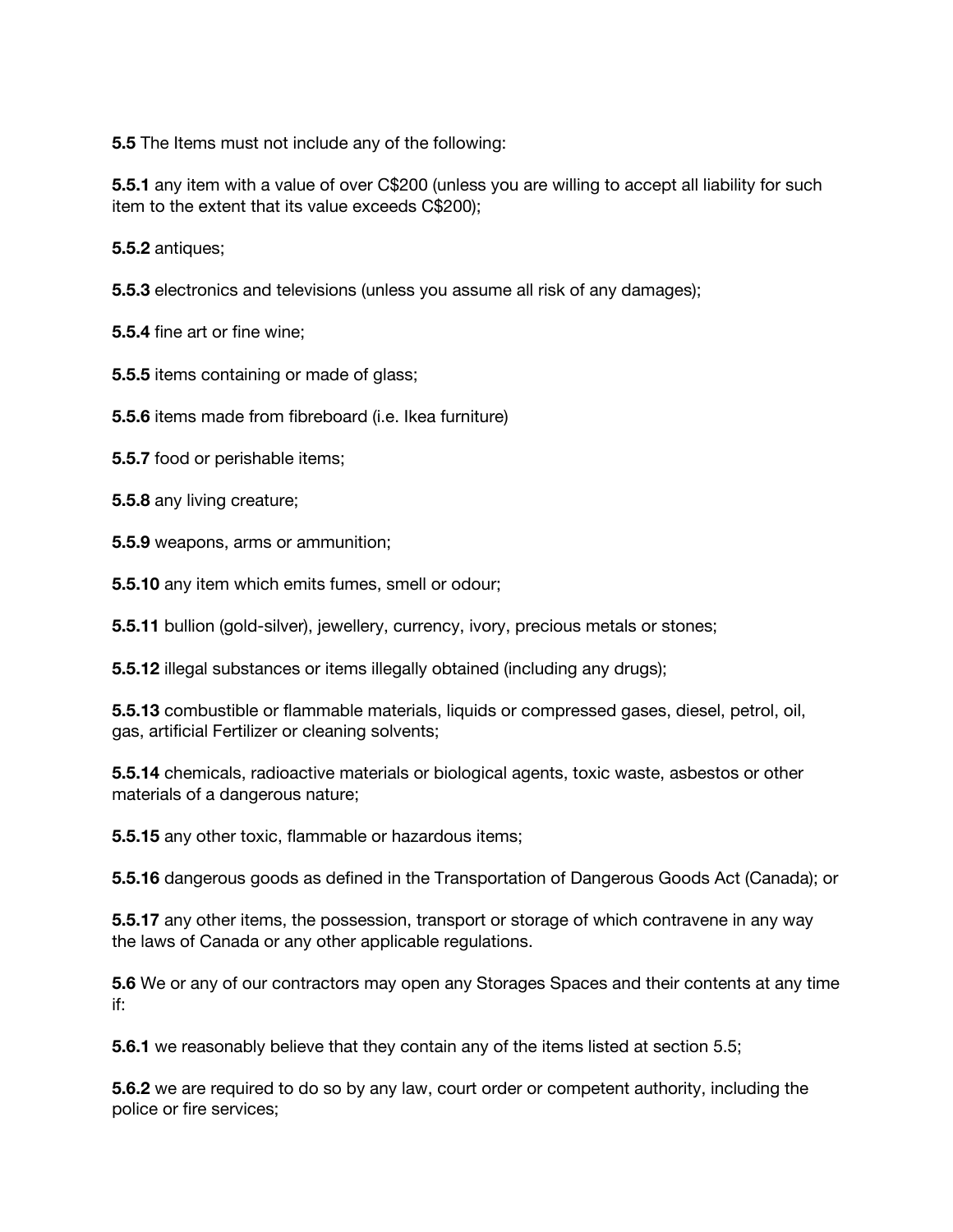**5.6.3** it is necessary to do so to prevent damage or injury to persons or property; and/or

**5.6.4** we reasonably believe that inappropriate packing materials have been used to package the Items.

**5.7** Where Items are in breach of section 5.5:

**5.7.1** we shall be entitled to open, return, pass to any law enforcement authority or government agency (including the police and fire service), or by court order, destroy or otherwise dispose of the Items as we (in our absolute discretion) see fit and we shall have no liability to you in respect of such Items; and

**5.7.2** you shall be responsible for all resulting costs, expenses and losses incurred by us and shall pay such amounts to us on demand.

**5.8** Our acceptance of Bulky Items is at our absolute discretion at the time of collection, is subject to the storage rules for Bulky Items as set out on our site and may be subject to additional charges as set out in Annex A. If we elect not to accept a Bulky Item, your Order will still be valid to the extent that it contains other Bulky Items that are accepted by the delivery driver and/or packed Storage that is compliant with this Agreement.

#### **6.** RESTRICTIONS ON YOUR USE OF THE SERVICES

**6.1** You must not:

**6.1.1** use the Services or our site except as expressly permitted by this Agreement;

**6.1.2** use or interact with the Services in any unlawful or fraudulent way or for any unlawful or fraudulent purpose;

**6.1.3** disrupt, damage or interfere with the Services or our site in any way; or

**6.1.4** offer in any manner, sub-license or re-sell the Services, use of or access to the Services, to a third party, for any reason whatsoever without our prior written consent.

#### **7.** RISK AND INSURANCE

**7.1** Subject to section 4.9 above (additional charges for holding on to Storage Bins (if applicable )over allotted time frame), the Storage Bins are our property, and

**7.1** Subject to section 4.9 above (additional charges for holding on to Storage Bins (if applicable )over allotted time frame), the Storage Bins are our property, and shall be used by you only for the purpose of using the Services in accordance with this Agreement and any Order. Nothing in this Agreement, nor any representation made by any of our representatives, will have the effect of transferring ownership of any Storage Bin to you or any other third party.

**7.2** Risk in the Items shall remain with you at all times.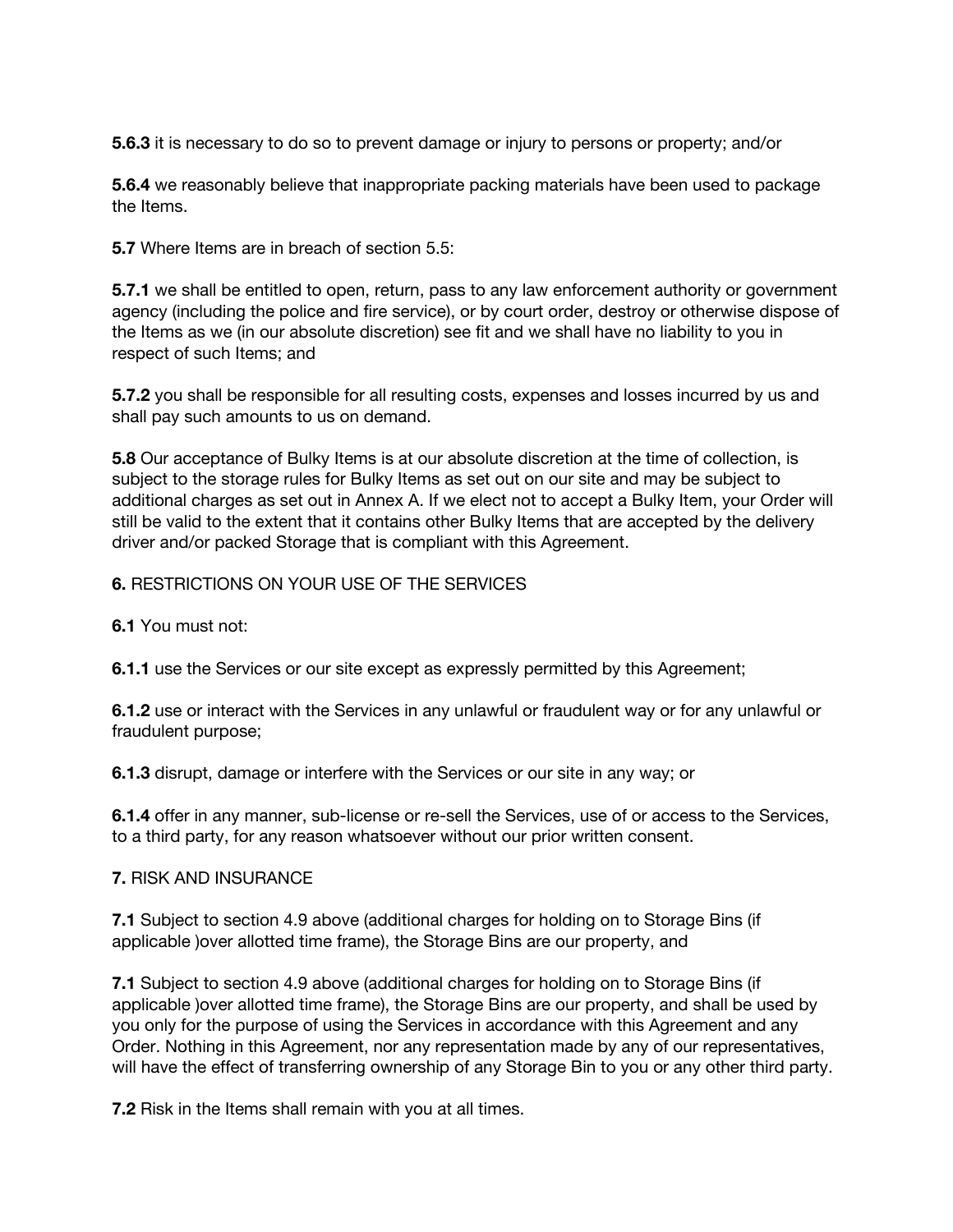**7.3** We will insure each Storage Item containing Storage Bin Items or item of Bulky Items up to a maximum of C\$200, such amount to cover:

**7.3.1** collection of the Items from the address specified in the Order and transportation of the Items to our storage facility;

**7.3.2** storage of the Items at our storage facility; and

**7.3.3** returning the Items to the address specified in your Return Request.

**7.4** We do not offer additional insurance to that provided in section 7.3 above, and it is your sole responsibility to insure your Items over and above the cover provided pursuant to section 7.3.

### **8.** PAYMENT AND CHARGES

**8.1** The charges for the Services are set out in the order pursuant to section 3.1.4. If, on arrival of the delivery driver pursuant to your Order, you elect to use more or less Storage Space than the amount specified in your Order, the charges will be amended accordingly and a receipt confirming the same will be sent to you within a reasonable period following such delivery.

**8.2** Your use of the Services is on a rolling monthly basis, with charges for the Services payable by credit card in advance as follows: 8.2.1 charges for the first month's storage will be payable at the earlier of:

a. the date on which your Storage and Bulky Items, having been collected pursuant to an Order, are received by our driver/s.

**8.2.2** charges for subsequent months' storage will be payable monthly in advance following the Initial Payment Date; and

**8.2.3** charges for storage for the month in which we return the Items to you will be payable in full when you submit a Return Request.

**8.3** All charges are inclusive of Tax. If the rate of Tax changes, we may adjust the Tax you pay on the charges, such adjustment becoming effective as from the effective date of the change in the rate of Tax.

**8.4** We may review and amend our monthly charges from time to time, with such amended charges:

**8.4.1** taking effect immediately in respect of new Orders; and

**8.4.2** being notified to you by email to the email address specified in your Customer Account at least 14 days prior to your following monthly bill in respect of existing Orders, and taking effect from that monthly bill. If you do not agree to any amended charges you may terminate this Agreement within such 14 day period.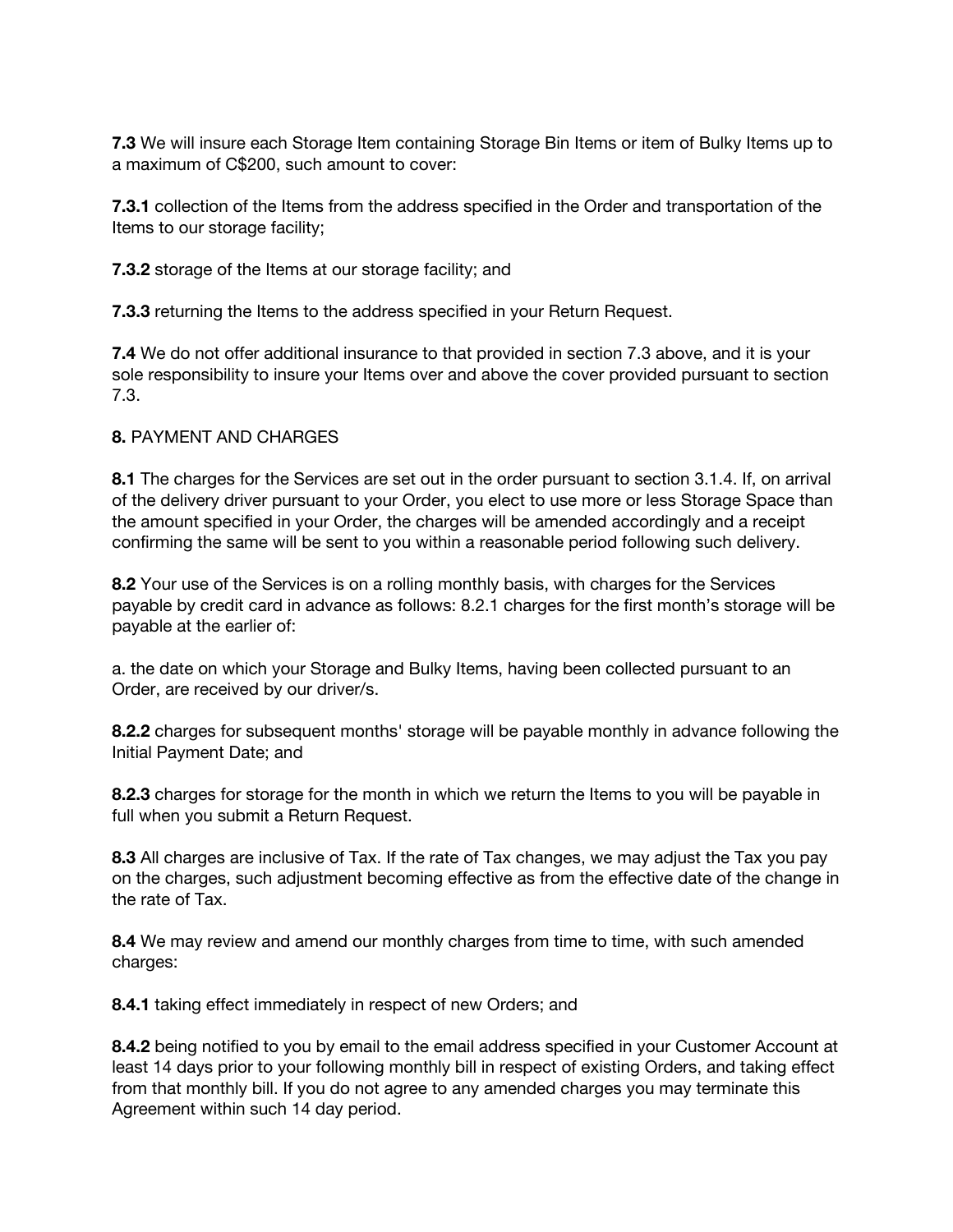**8.5** In addition to the monthly charges specified in section 8.1, we may charge reasonable additional charges if any of the events set out in Annex A to this Agreement take place. The applicable additional charges in respect of these events are also detailed in Annex A to this Agreement.

**8.6** You shall pay all amounts due under the Order in full without any deduction or withholding except as required by law and you shall not be entitled to assert any credit, set-off or counterclaim against us in order to justify withholding payment of any such amount in whole or in part. We may, without limiting our other rights or remedies, set off any amount owing to us by you against any amount payable by us to you.

# **9.** FAILURE TO PAY THE CHARGES

**9.1** Each Province in Canada, except for Quebec, regulates the storage of Items. Below is a list of the various legislation in Canada that governs warehousing, including storage, liens, and receipts:

a. Warehouse Receipt Act (British Columbia); b. Warehouse Lien Act (British Columbia);

- c. WarehouseReceiptsAct(Alberta);
- d. Warehousemen's Lien Act (Alberta);
- e. Warehousemen's Lien Act (Saskatchewan); f. The Warehousemen's Liens Act (Manitoba);
- g. The Warehouse Receipts Act (Manitoba);
- h. RepairandStorageLiensAct(Ontario);
- h. RepairandStorageLiensAct(Ontario); i. Warehouse Receipts Act (Ontario);
- j. Warehouse Keepers Lien Act (Yukon);
- k. Warehouse Receipts Act (Yukon);
- l. Warehouse Keepers Lien Act (Northwest Territories);
- m. WarehouseKeepersLiensAct(Nunavut);
- n. WarehouseReceiptsAct(Newfoundland);
- o. Warehouser's Lien Act (Newfoundland);
- p. Warehousemen's Lien Act (Prince Edward Island); q. Storer's Lien Act (New Brunswick);
- r. Warehouse Receipts Act (New Brunswick);
- s. Storage Warehouse Keepers Act (Nova Scotia);
- t. Warehouse Receipts Act (Nova Scotia); and u. Warehousemen'sLienAct(NovaScotia).

**9.2** In the event that you do not promptly pay all sums (including interest) owing from you to us when payable ("Debt"), the above-mentioned legislation generally provides us with the right to exercise a lien over the Items for the Debt until payment of the Debt in full has been received by us (the "Lien"). The Lien will begin as soon as payment is overdue.

**9.2** After we exercise the Lien:

**9.2.1** you shall pay us fees and charges at the same rates as under these Terms and, if the Agreement has been terminated, the relevant rate at which such fees and charges will be payable by you shall be the rate which was payable immediately prior to termination; and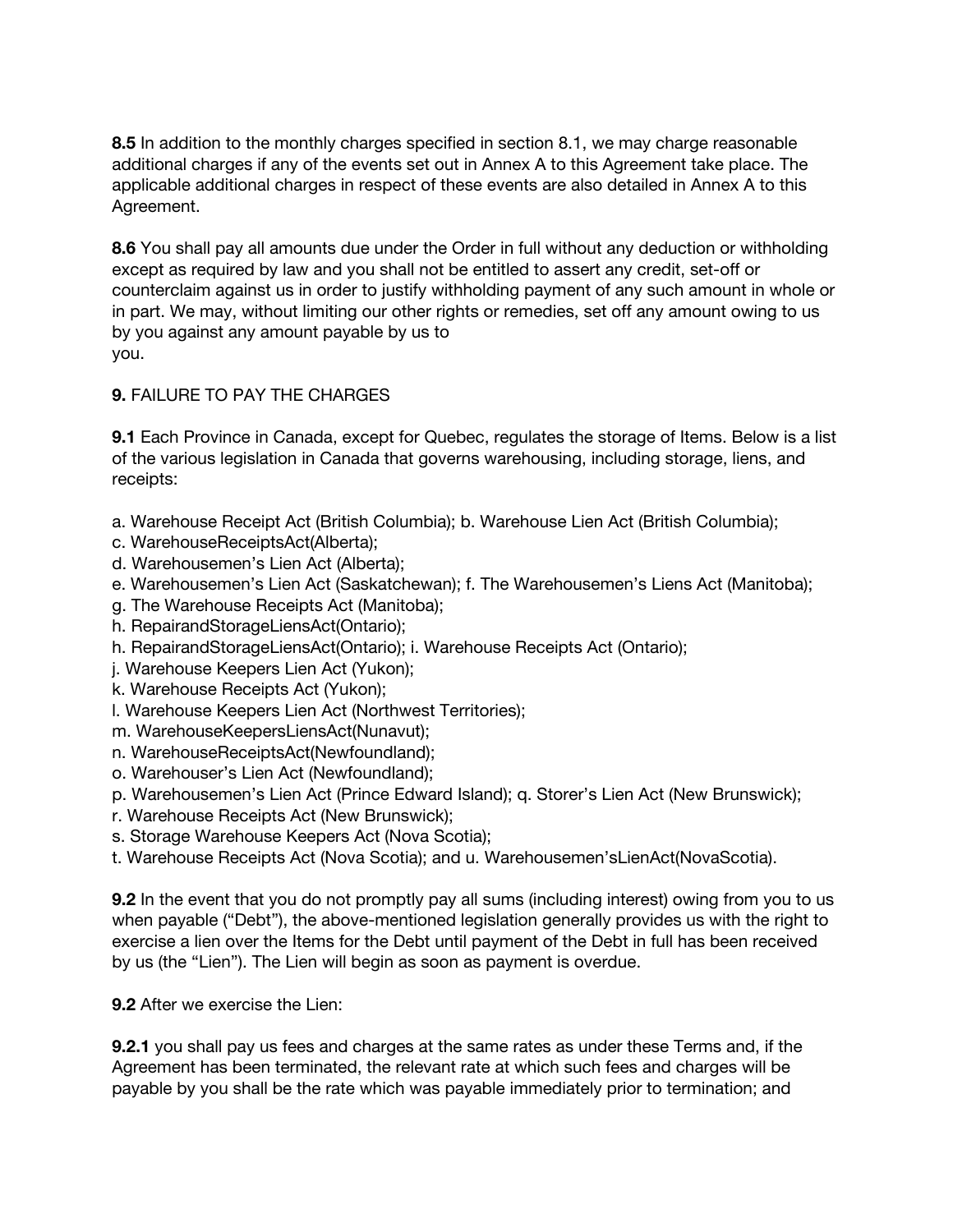**9.2.2** in default of the prompt payment of the Debt, you authorize us:

**9.2.2.1** to access the Storage Space and inspect the Items; and

**9.2.2.2** to hold onto and/or ultimately dispose of some or all of the Items in accordance with section 9.3;

**9.3** In the event that the Debt is not paid in 45 day after its due date, we shall be afforded with the general right, in accordance with the applicable legislation, to do the following:

**9.3.1** sell the Items and transfer all ownership to the Items to the purchaser of the Items in accordance with applicable legislation;

**9.3.1.1** before we sell the Items, we shall give you notice in writing (provided in accordance with section 19) of, among other things, the amount of the Debt at the date of the notice;

**9.3.1.2** we may use the proceeds of sale to pay the costs incurred by us in selling the Items, paying the Debt, paying other lien claimants, paying each claimant with a perfected security interest in the Items, and to hold any balance for you (with no interest accruing to you on the balance), such balance (if any) to be returned you following the sale of the Items;

**9.3.1.3** if the proceeds of sale are insufficient to discharge all or any part of the costs of sale incurred by us and the Debt, you must pay any balance outstanding to us within seven (7) days of a written demand from us, which shall set out the balance remaining due to us after the net proceeds of sale have been credited to you. Interest will continue to accrue on the Debt until payment has been made;

**9.3.1.4** we may sell the Items by any method(s) reasonably available to achieve a selling price reasonably obtainable in the open market, taking into account the costs of sale; or

**9.3.2** retain the items in lieu of a sale in full and final satisfaction of the Debt;

**9.4** If the Items cannot reasonably and economically be sold as set forth in section 9.3 above (for any reason whatsoever) or they remain unsold despite our efforts for a period exceeding that required under applicable legislation, you authorize us to treat them as abandoned by you and to either retain the Items in full and final satisfaction of the Debt or gift them to a charity of our choice;

**9.5** You will pay our reasonable costs incurred in administering the Debt collection and sale process described in section 9.3. These costs will include (without limitation) auction costs, removal costs, cleaning costs and charges for our own time.

**9.6** Without limiting any of our other rights or remedies, if you fail to pay any of the charges due to us by you under this Agreement within 15 days of their due date for payment, such outstanding amounts shall incur interest at a rate equal to the Prime Rate of our bankers plus 3%, calculated from the date that payment became due up to and including the date that payment is made of both the outstanding amounts and any interest accrued thereon.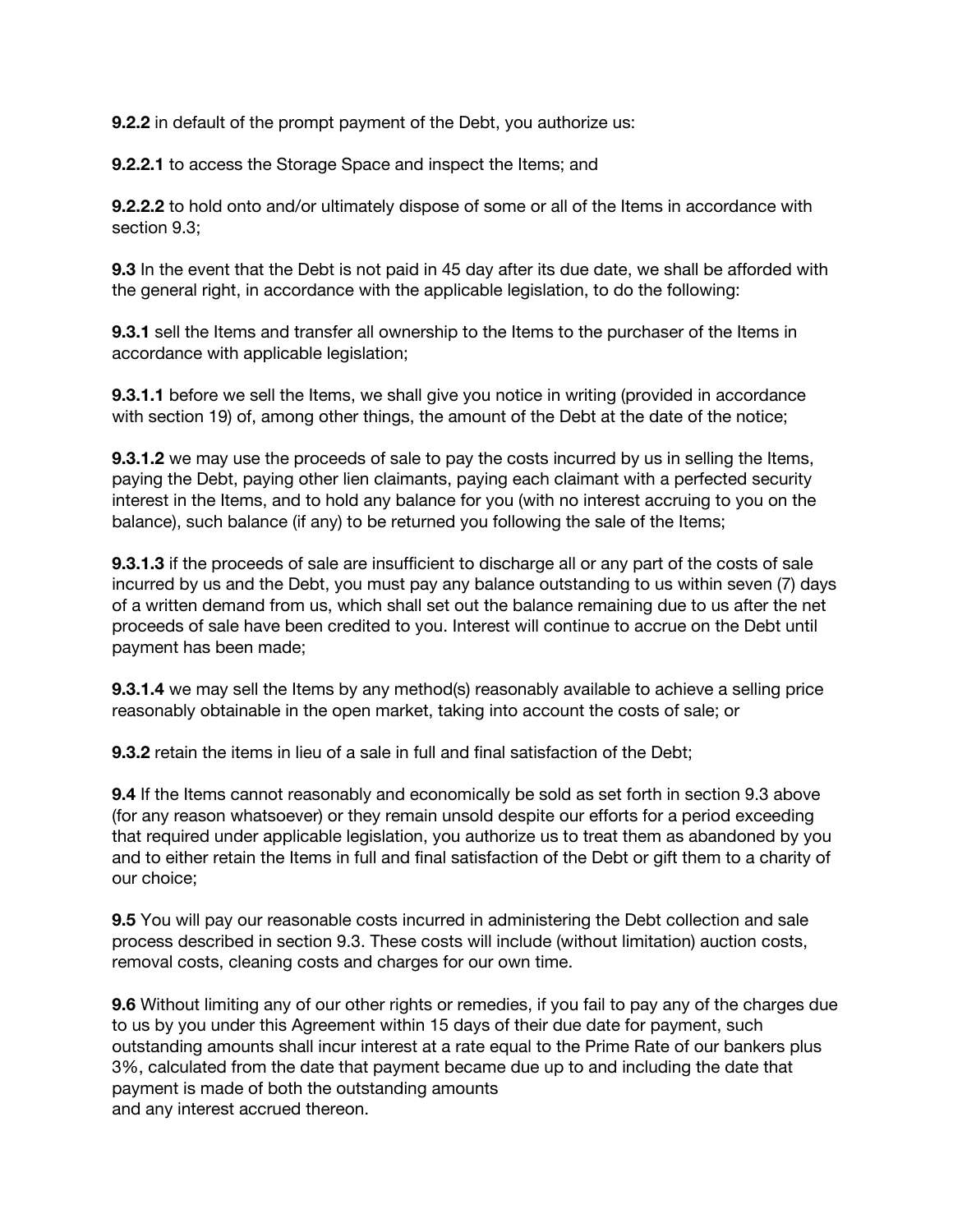### **10.** LIMITATION OF LIABILITY

**10.1** You acknowledge that we are not aware of the value of the Items, and we recommend that you arrange insurance to cover the Items.

**10.2** You must inspect the Items following the return of the Items from our storage facility and, if you believe that the Items are lost or damaged in any way, you must promptly inform us about such loss or damage as soon as reasonably possible, and we reserve the right to inspect and take pictures of any alleged damage to any Items before you make an insurance claim in relation to such Items.

**10.3** We shall not be liable to you for any loss, mis-delivery of and/or damage to any Items as a result of:

- a. any seizure or forfeiture under legal process;
- b. any act, omission, misstatement or misrepresentation by you or your servants or agents;
- c. any inherent vulnerability to wastage in bulk or weight, defect or inherent defect, natural deterioration or fragility of the Items (even if marked " Fragile");
- d. insufficient or improper packing;
- e. insufficient labelling or addressing; or
- f. you not taking or accepting delivery within a reasonable time after the Order has been tendered.

**10.4** If you are a consumer:

**10.4.1** we only supply the Services to you for your domestic and private use and you agree not to use the Services for any commercial, business or re-sale purposes, and we have no liability to you for any loss of profit, loss of business, business interruption, or loss of business opportunity;

**10.4.2** if we fail to comply with the Agreement, we are responsible for loss or damage you suffer that is a foreseeable result of our breach of the Agreement or our negligence, but we are not responsible for any loss or damage that is not foreseeable. Loss or damage is foreseeable if they were an obvious consequence of our breach or if they were contemplated by you and us at the time we entered into the Agreement; and

**10.4.3** subject to section 10.7, our total liability in respect of the Items, the Services or any breach of this Agreement, whether in contract, tort (including negligence), breach of statutory duty or otherwise, including loss or damage during collection, storage or return, shall not in any event exceed the lower of:

a. the cost price of the lost or damaged Items; b. the current replacement cost of the Items; or c. C\$100.

### **10.5 If you are a business:**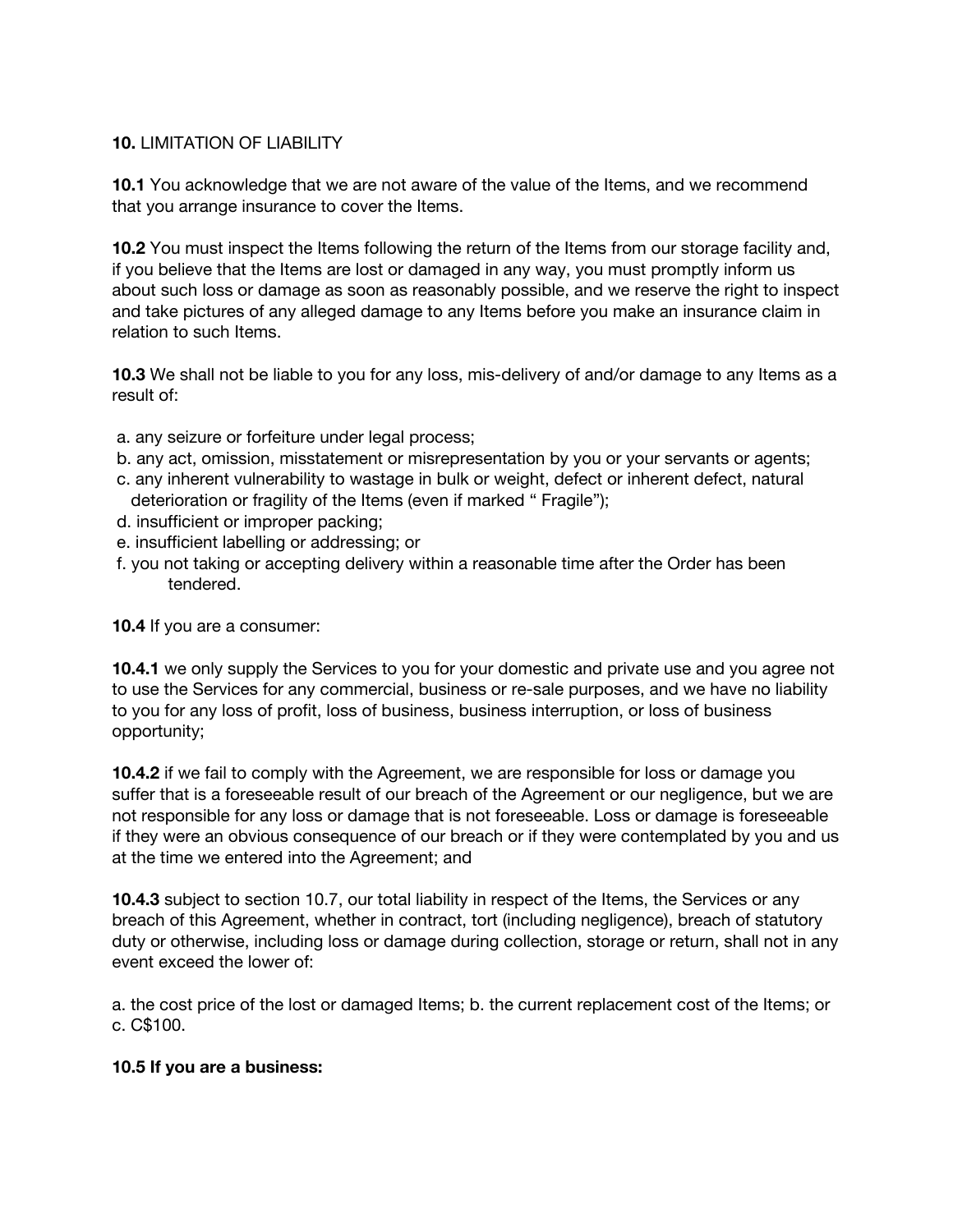**10.5.1** subject to section 10.7, we will under no circumstances whatsoever be liable to you, whether in contract, tort (including negligence), breach of statutory duty, or otherwise, arising under or in connection with the Agreement for (i) any loss of profits, sales, business, or revenue; (ii) loss or corruption of data, information or software; (iii) loss of business opportunity; (iv) loss of anticipated savings; (v) loss of goodwill; or (vi) any indirect or consequential loss;

**10.5.2** subject to sections 10.5.1 and 10.7 our total liability to you in respect of all other losses arising under or in connection with the Agreement, whether in contract, tort (including negligence), breach of statutory duty, or otherwise, shall in no circumstances exceed the lower of: (i) C\$100; or (ii) 100% of the charges payable under the Order; and

**10.5.3** you shall indemnify us and keep us indemnified for any and all losses resulting from all claims, demands, liabilities, damages, costs and expenses incurred by us or by any of our contractors, carriers, agents, employees or affiliates which arise out of your use of the Services or your breach of this Agreement.

**10.6** In the event of a claim, we shall be entitled to require proof of the cost price and the current

replacement cost of the Items. 10.7 Nothing in these Terms excludes or limits our liability for:

**10.7.1** death or personal injury caused by our negligence;

**10.7.2** fraud or fraudulent misrepresentation; or

**10.7.3** any other liability that cannot be excluded by law.

**10.8** Except as set out in this Agreement, all warranties, conditions and other terms implied by statute or common law are, to the fullest extent permitted by law, excluded from the Agreement. In particular, we will not be responsible for ensuring that the Services are suitable for your purposes.

**10.9** This section 10 shall survive termination of the Agreement.

**11.** HOW WE USE YOUR PERSONAL INFORMATION

**11.1** We only use your personal information in accordance with our Privacy Policy. Please take the time to read this, as it includes important terms which apply to you.

**11.2** We may use location-based services in order to perform the Services as efficiently as possible. Information that we collect from you through the use of these services shall be collected and stored in accordance with the terms of our Privacy Policy. By accepting these Terms you consent to our use of location-based services.

**12.** OUR RIGHT TO VARY THESE TERMS

**12.1** We may revise these Terms from time to time.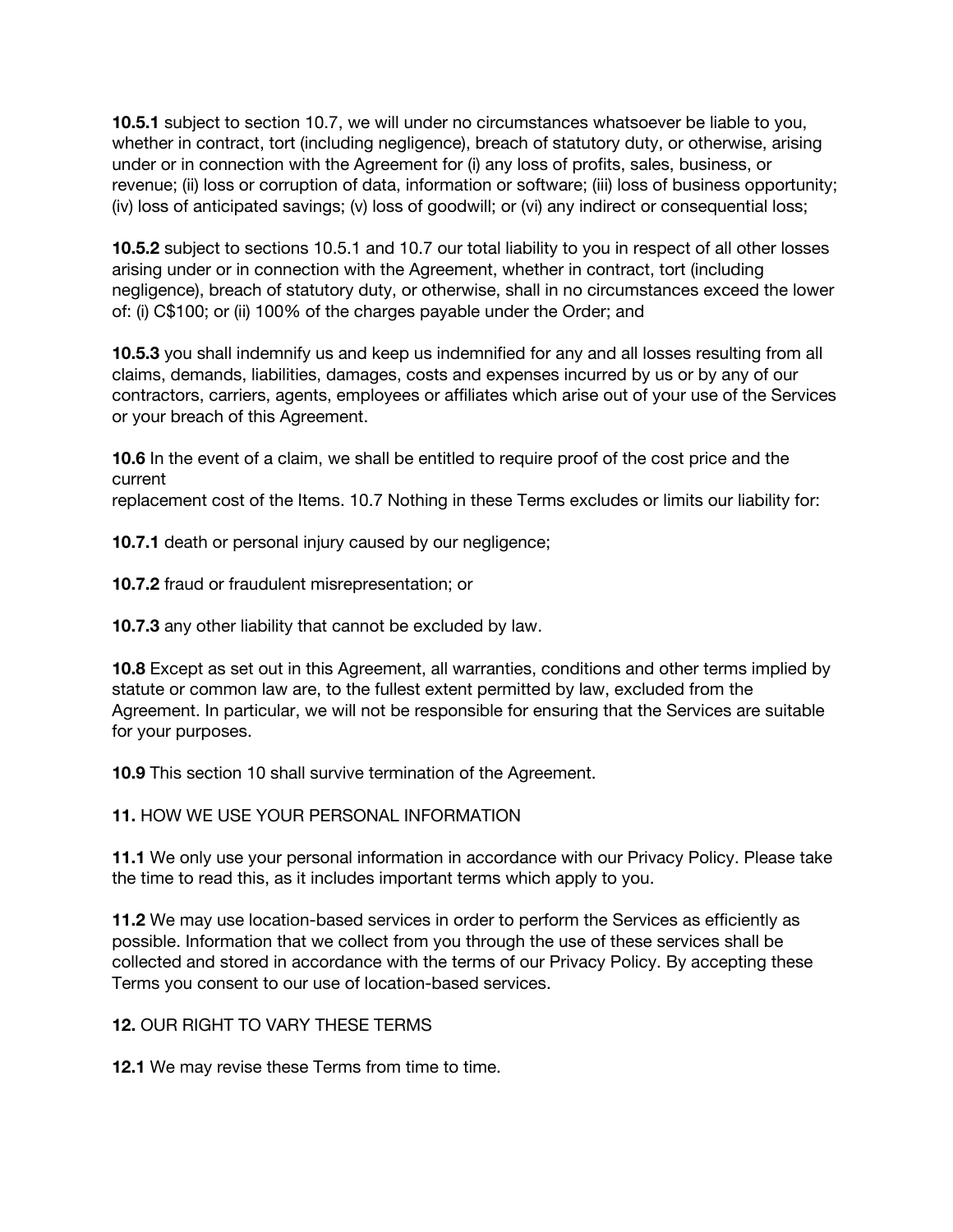**12.2** Every time you place an Enquiry, the Terms in force at that time will apply to any corresponding Order.

## **13.** RIGHT TO CANCEL AND COMPLAINTS

**13.1** You have the legal right to cancel this Agreement, if you have already made a payment to us, within 14 working days of the date of the Order.

**13.2** If you wish to cancel in accordance with section 13.1 you must clearly inform us of your intention to cancel using the contact details at section 3.6.

**13.3** However, you will not receive a refund in respect of any proportion of the Services that have been performed prior to you informing us of your intention to cancel. In addition, you will not be refunded any delivery charges over and above our standard delivery.

**13.4** If you are entitled to a refund, we shall pay the refund to you within 14 days after the day on which we are informed about your decision to cancel your Order. We will make the reimbursement using the same means of payment as you used for the initial transaction, unless you have expressly agreed otherwise; in any event, you will not incur any fees as a result of the reimbursement.

**13.5** Whilst we believe that you will be very happy with the Services, if you are not satisfied with the Services please contact us immediately in order that we may address your concerns. In particular, please contact us within five days of any point of dissatisfaction.

**13.6** Our contact details are:

Email: support@alluster.com Telephone: 1 800 330 1779 Office location: 170-422 Richards Street, Vancouver, British Columbia V6B 2Z4

**14.** OBLIGATIONS

**14.1** You shall:

**14.1.1** ensure that the information you include in your Enquiry is complete and accurate; and

**14.1.2** ensure that you only purchase Services if you are at least 18 years old.

**14.2** We shall provide the Services with reasonable care and skill.

#### **15.** TERMINATION

**15.1** You may terminate this Agreement at any time by requesting the return of your Items and paying any outstanding charges due to us. 15.2 We may terminate this Agreement with immediate effect by notice in writing to you if: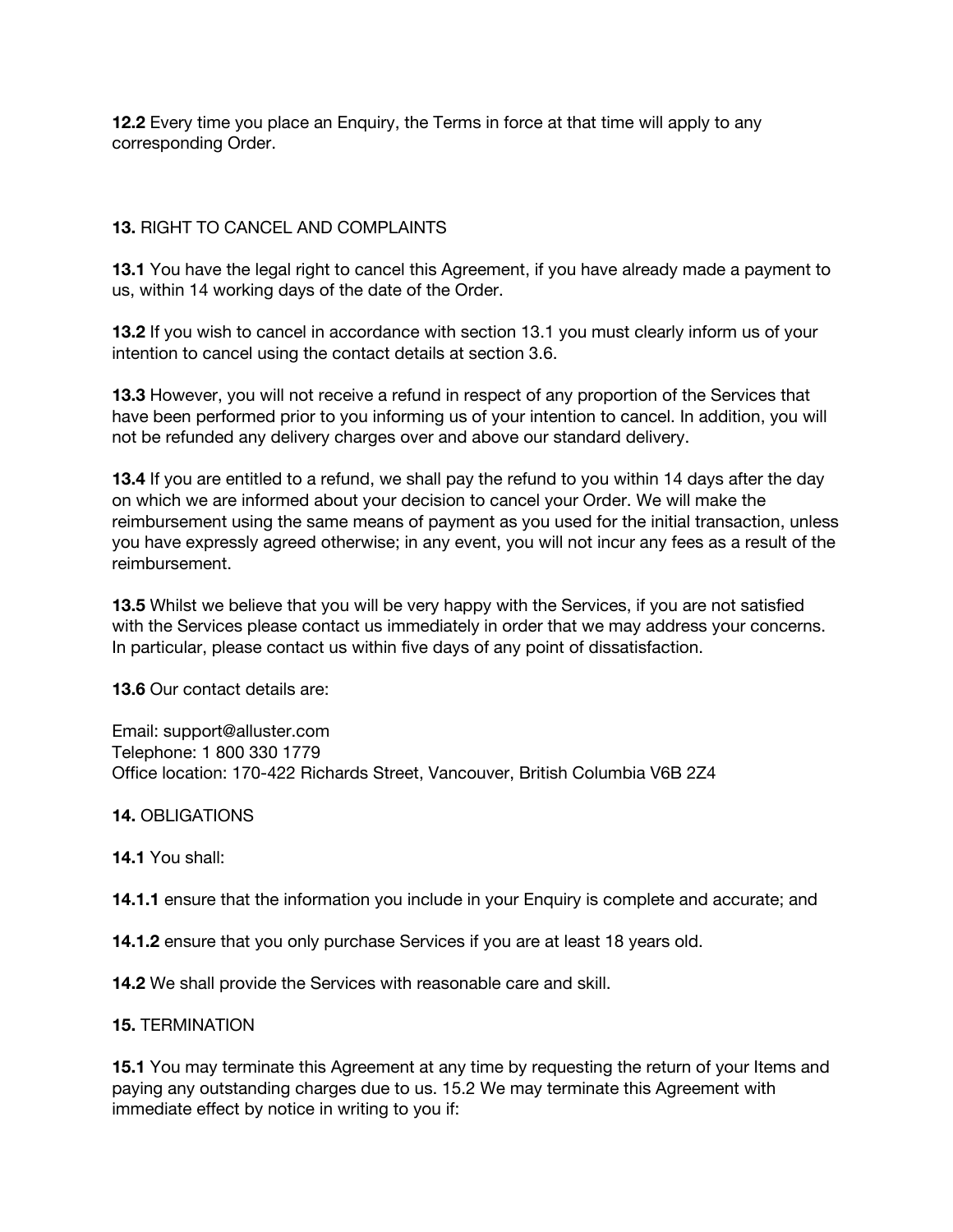**15.2.1** you fail to pay any amount due under this Agreement, including any interest accrued, by the date due; or

**15.2.2** you are in breach of any term of this Agreement.

**15.3** We may terminate this Agreement for any reason by giving you not less than 30 days' written notice.

**16.** CONSEQUENCES OF TERMINATION

**16.1** Upon termination of this Agreement for any reason:

**16.1.1** you must contact us (https://www.alluster.com/contact) promptly to arrange for return of the Items. If within 30 days following termination of this Agreement for any reason you fail to arrange for return of the Items, then we may dispose of the Items in accordance with the provisions of section 9.3;

**16.1.2** you shall immediately pay to us all of our outstanding unpaid invoices and interest;

**16.1.3** the accrued rights, remedies, obligations and liabilities of each party as at expiry or termination shall not be affected, including the right to claim damages in respect of any breach of the Agreement which existed at or before the date of termination or expiry; and claim damages in respect of any breach of the Agreement which existed at or before the date of termination or expiry; and 16.1.4 sections which expressly or by implication have effect after termination shall continue in full force and effect.

# **17. CONFIDENTIALITY**

**17.1** Each party shall keep in strict confidence all information which is of a confidential nature and which has been disclosed by one party to the other party. This section 17 shall survive termination of this Agreement.

### **18.** EVENT OF FORCE MAJEURE

18.1 We will not be liable or responsible for any failure to perform, or delay in performance of, the Services that is caused by an Event of Force Majeure. An Event of Force Majeure is defined below.

**18.2** An "Event of Force Majeure" means any act or event beyond our reasonable control, including without limitation strikes, lock-outs or other industrial action by third parties, civil commotion, riot, invasion, terrorist attack or threat of terrorist attack, war (whether declared or not) or threat or preparation for war, fire, explosion, storm, snow, flood, earthquake, subsidence, epidemic or other natural disaster, failure of public or private telecommunications networks, impossibility of the use of motor transport or other means of public or private transport, road traffic accidents, road closures or mechanical failure.

**18.3** If an Event of Force Majeure takes place that affects the performance of the Services: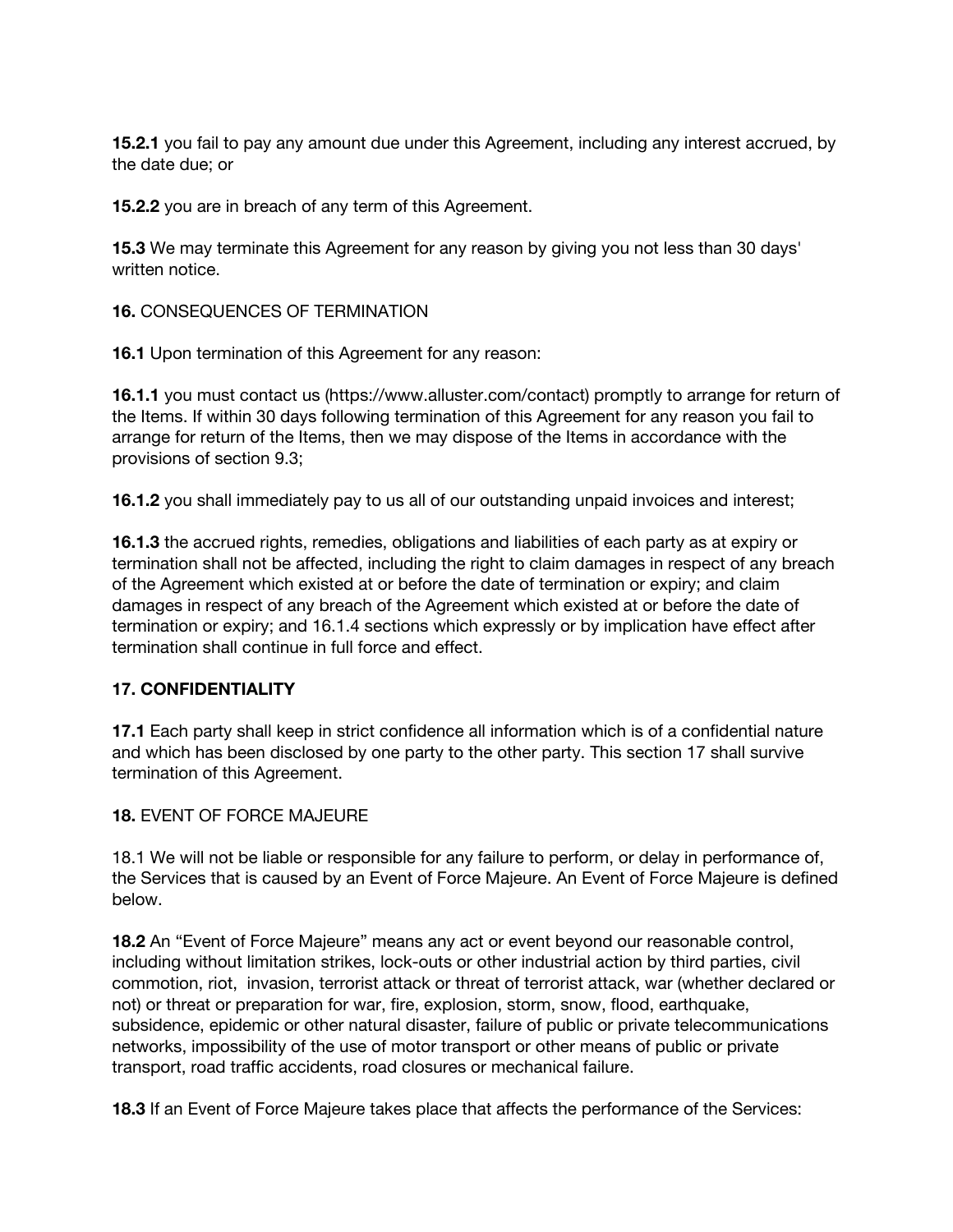**18.3.1** we will contact you as soon as reasonably possible to notify you;

**18.3.2** we shall not be liable to you as a result of any delay or failure to perform the Services as a result of an Event of Force Majeure; and 18.3.3 we shall use reasonable endeavours to minimize any disruption to the Services.

### **19.** NOTICES

**19.1** Notices to you

**19.1.1** Any notice given by us to you under this Agreement must be in writing and may be served by email, by personal delivery to the person notified or its address, or by prepaid post.

**19.1.2** Your address for service of notices shall be your e-mail and/or postal address specified in your Customer Account or any other address in Canada which you have previously notified to us in writing.

### **19.2** Notices to us

**19.2.1** Any notice given by you to us must be in writing and maybe served by personal delivery, by prepaid post or by e-mail at support@alluster.com.

**19.2.2** Our address for service of notices shall be our address set out in these Terms.

**19.3** A notice will be served at the time of personal delivery or 48 hours after it has been placed in the post, or at the time the e-mail was sent by the sender, provided that the sender of the email does not receive an e-mail message stating that the email message has not been received by the intended recipient.

**19.4** You will inform us in writing of any changes to your billing details, contact details, alternative contact details, authorized persons, insurance details or access details stated in your Customer Account.

### **20.** ASSIGNMENT AND SUB-CONTRACTING

**20.1** We may at any time assign, transfer, mortgage, charge, subcontract or deal in any other manner with all or any of its rights under this Agreement and may subcontract or delegate in any manner any or all of our obligations under this Agreement to any third party or agent.

**20.2** You shall not, without our prior written consent, assign, transfer, mortgage, charge, subcontract, declare a trust over or deal in any other manner with any or all of its rights or obligations under this Agreement.

### **21.** OTHER IMPORTANT TERMS

**21.1** All intellectual property rights in or arising out of or in connection with the Services shall, as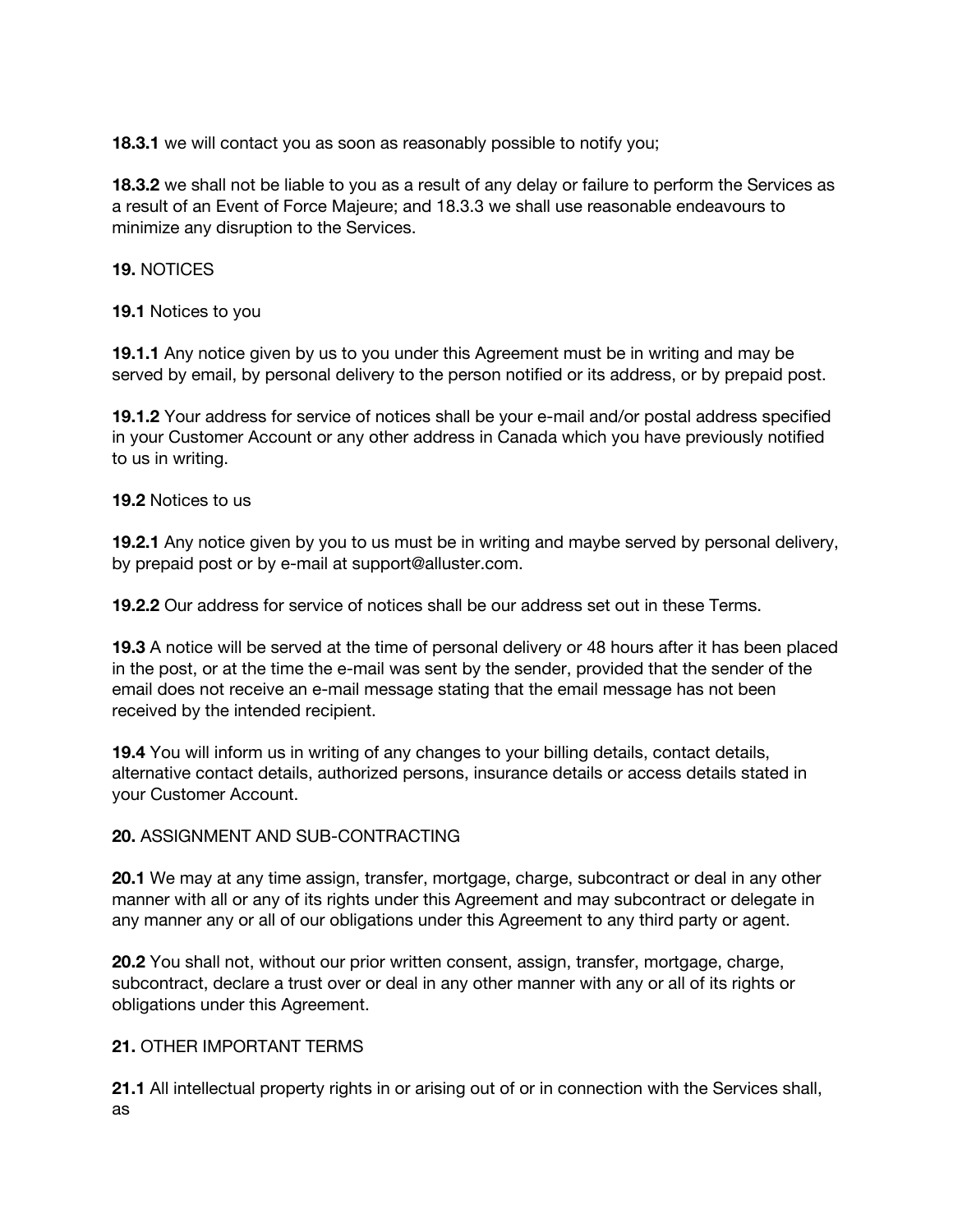between you and us, be owned by us.

**21.2** "Alluster" is a trade mark of Alluster Inc.

**21.3** These Terms are only available in the English language.

**21.4** If any of these Terms conflict with any terms of an Order, the Order will take priority.

**21.5** This Agreement is between you and us. No other person shall have any rights to enforce any of its terms.

**21.6** Each of the sections of these Terms operates separately. If any court or relevant authority decides that any of them are unlawful or unenforceable, the remaining sections will remain in full force and effect.

**21.7** If we fail to insist that you perform any of your obligations under this Agreement, or if we do not enforce our rights against you, or if we delay in doing so, that will not mean that we have waived our rights against you and will not mean that you do not have to comply with those obligations. If we do waive a default by you, we will only do so in writing, and that will not mean that we will automatically waive any later default by you.

**21.8** If you are a consumer, you have legal rights in relation to Services not carried out with reasonable care and skill.

**21.9** If you are a consumer, please note that the Agreement is governed by Canadian law. This means an Agreement for the purchase of Services and any dispute or claim arising out of or in connection with it will be governed by Canadian law. You and we both agree that the courts of Canada will have nonexclusive jurisdiction in connection with any such dispute or claim.

**21.10** If you are a business, the Agreement and any dispute or claim arising out of or in connection with it or its subject matter or formation (including non-contractual disputes or claims) shall be governed by and construed in accordance with the laws of the applicable Province in Canada and the federal laws of Canada. You and we both irrevocably agree that the courts of the Province in which you reside shall have exclusive jurisdiction to settle any dispute or claim arising out of or in connection with the Agreement or its subject matter or formation (including non- contractual disputes or claims).